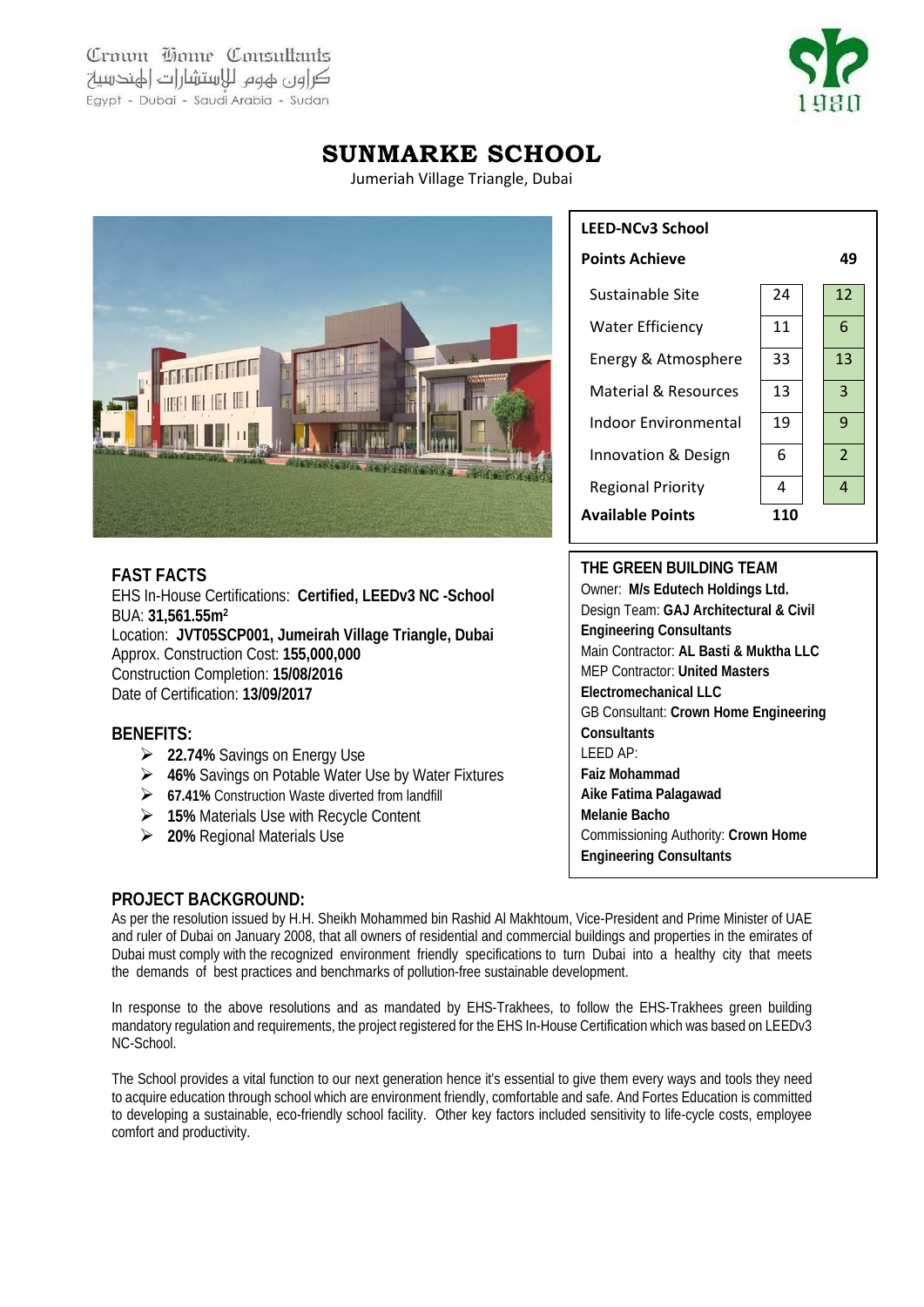Crown Home Consultants كراور عهوم للاستشارات الهندسية Egypt - Dubai - Saudi Arabia - Sudan



# **GREEN BUILDING FACT SHEET**



#### **SUSTAINABLE SITE:**

- $\triangleright$  During constructions, the Construction Team has formulated an appropriate plan and implemented erosion control measures relevant to the site. Such as stabilization of site entrance, dust control by watering, temporary fencing, protection of excavated soil, proper storing of construction materials and proper segregation of constructions waste, etc. for preventing the site erosion.
- $\triangleright$  The School has initiated comprehensive transportation management which are now being implemented in the school facilities which will quantifiably reduce the use of personal automobile and encourage both students, school staff and visitors to use sustainable transportation such as the following:
	- The school facility has provided 39 School busses for students and staff use.
	- Bicycle Racks has been provided
	- Assigned several Car Parking for low-emitting fuel efficient (LEFE) or hybrid car.
	- Assigned several car parking for car / van pool and drop-off area
- **61%** of the car parking are provided with shaded with car parking materials having SRI of 29.
- **100%** Roof final materials has been painted with coatings having SRI of 85.6
- External Lighting is design and installed such that it will focus in the school ground to reduce light pollution.

#### **WATER EFFICIENCY:**

The project installed efficient sanitary wares with low flush and flow rates which gives the project **46%** water savings.

#### **ENERGY & ATMOSPHERE:**

- The project is having **22.74%** energy savings through installation of the following:
	- Efficient building envelope. Wall, roof and glazing are having higher u-value.
		- Installation of efficient twin screw air cooled chiller with COP of 3.1
		- FAHU heat load is having 70% efficiency
		- Installation of LED lights
	- Installation of lighting control such as motion/occupancy sensors in the common areas and timer control for external lighting.
		- 100% of the building user hot water demand is meet through solar water heater.
- **100%** Use of environment friendly refrigerant R134A for chillers and R410A for the DX units.
- $\triangleright$  The project HVAC equipment's, lighting control and solar water heater has been commissioned and tested and balanced.
- $\triangleright$  All HVAC equipment and lighting controls, are connected to Building Management System (BMS).